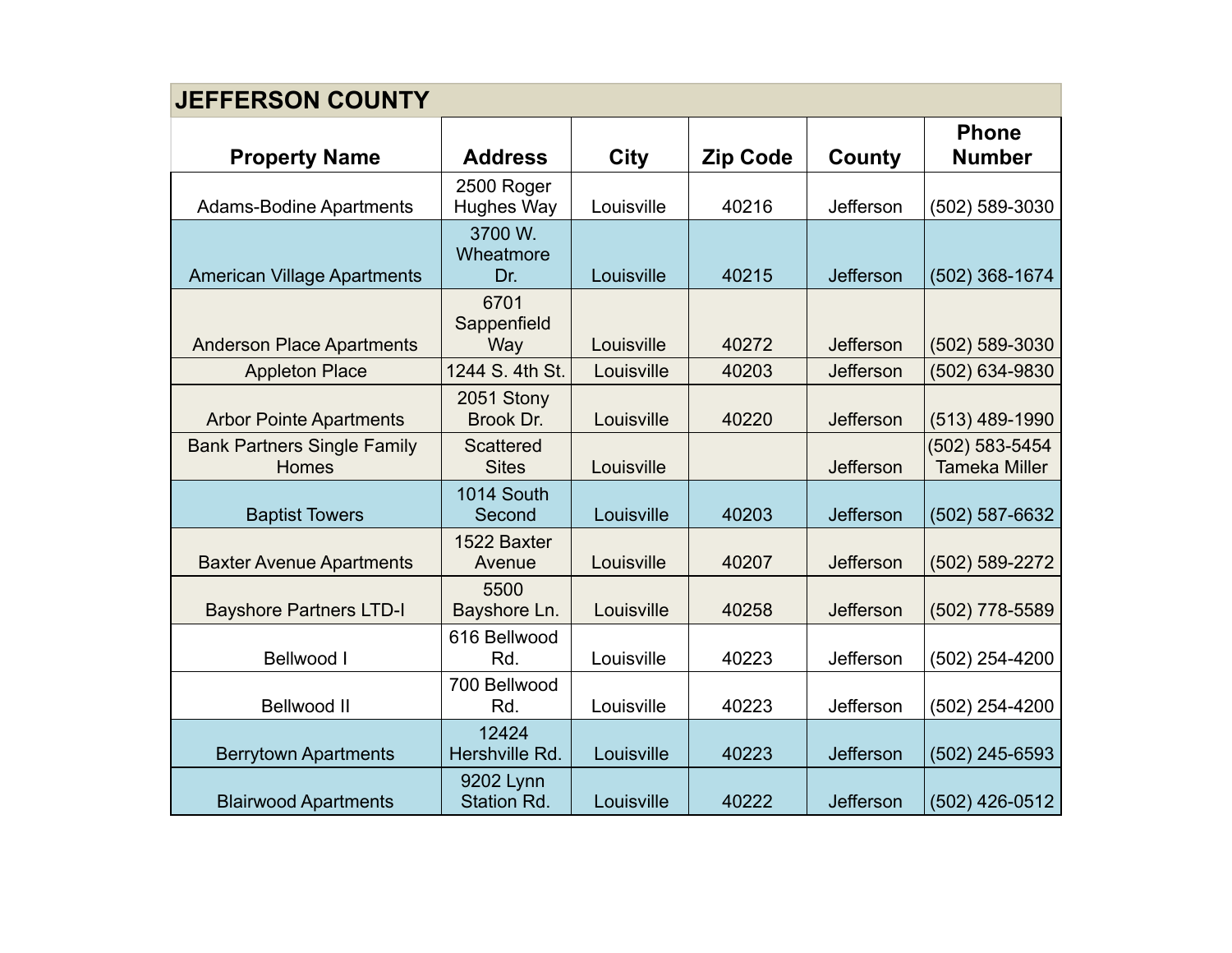|                                       | 4101 Blue Lick<br>Ct. & 4902 &<br>4911 |            |       |           |                  |
|---------------------------------------|----------------------------------------|------------|-------|-----------|------------------|
| <b>Blue Lick Apartments</b>           | Shumake Ct.                            | Louisville | 40229 | Jefferson | 502 634-9830     |
| <b>Blue Lick Apartments</b>           | 4113 Bluelick<br>Court                 | Louisville | 40229 | Jefferson | (502) 328-2660   |
| <b>Bradford Pointe Apartments</b>     | 1519 Crums<br>Ln.                      | Louisville | 40216 | Jefferson | $(502)$ 364-0068 |
| <b>Brandeis Apartments</b>            | 925 S 26th St.                         | Louisville | 40210 | Jefferson | (502) 589-2272   |
| <b>Broadway Place</b>                 | 2420<br><b>McKendree</b><br>Ct.        | Louisville | 40211 | Jefferson |                  |
| <b>Brook Court Apartments</b>         | 955 S Brook<br>St.                     | Louisville | 40203 | Jefferson | (502) 634-9830   |
| <b>Brook Street Apartments</b>        | 1251 South<br><b>Brook Street</b>      | Louisville | 40203 | Jefferson |                  |
| <b>Brookstone Apartments</b>          |                                        |            |       |           |                  |
| <b>Brookstone Apartments</b>          | 2821 Biggin<br><b>Hill Court</b>       | Louisville |       | Jefferson |                  |
| Brown-Mackinnon (Cain Ctr)            | 924 East<br>Liberty                    | Louisville | 40204 | Jefferson | (502) 589-3030   |
| <b>Browns Lane</b>                    | 2515 Browns<br>Lane                    | Louisville | 40207 | Jefferson |                  |
| <b>Building Dreams</b>                | 3719 St.<br>Michael's Dr.              | Louisville | 40205 | Jefferson | (502) 459-4647   |
| By the Park Apartments                | 2009 Crums<br>Ln.                      | Louisville |       | Jefferson |                  |
| California Homes (93-043)             | <b>Scattered</b><br><b>Sites</b>       | Louisville |       | Jefferson | (502) 634-9830   |
| <b>California Single-Family Homes</b> | 2200 Maple<br>St.                      | Louisville | 40211 | Jefferson | (502) 634-9830   |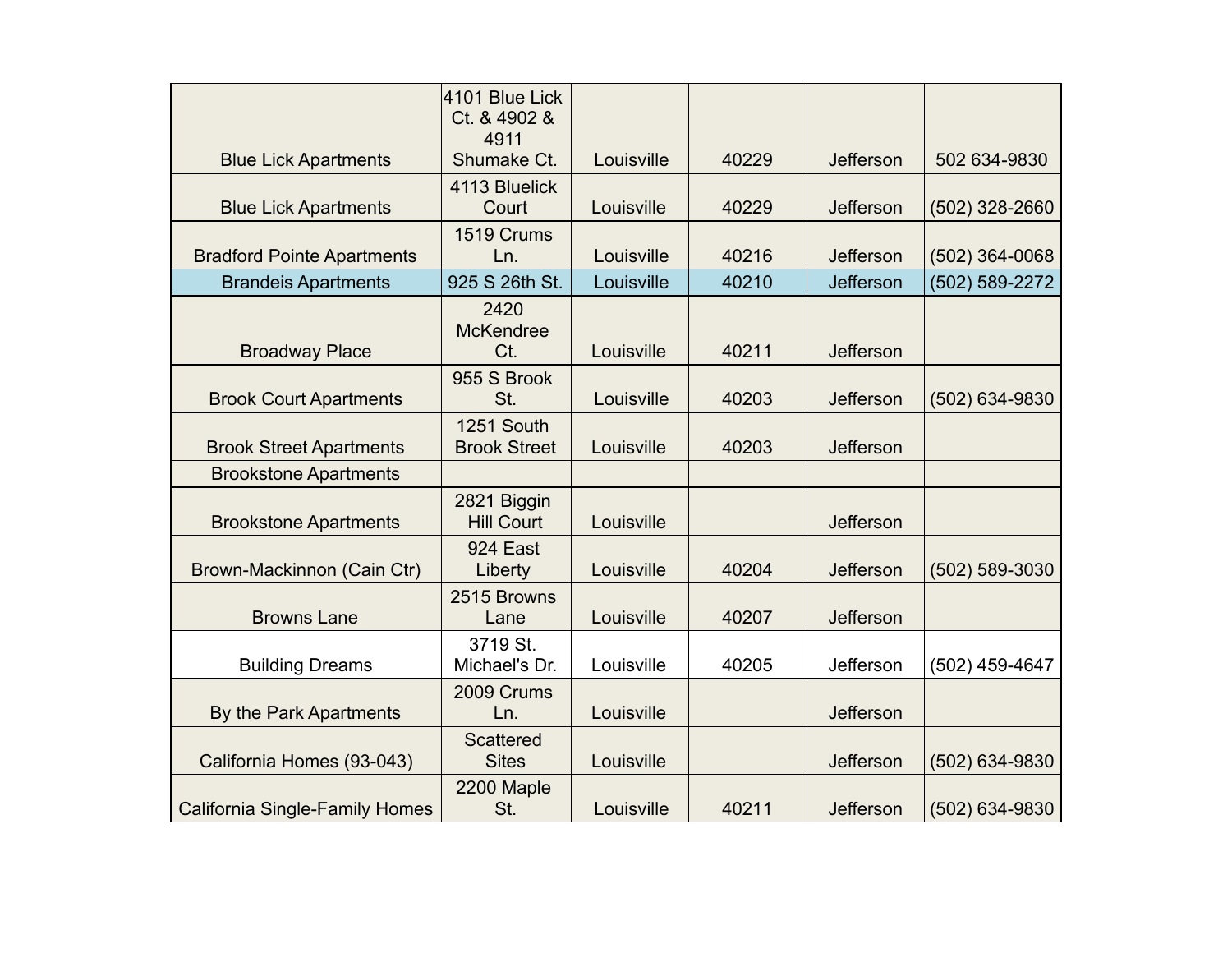| California Square Apts I                     | 1600 Garland<br>Avenue                            | Louisville | 40210           | Jefferson        | (502) 589-2023   |
|----------------------------------------------|---------------------------------------------------|------------|-----------------|------------------|------------------|
| California Square Apts II                    | 1600 Garland<br>Avenue                            | Louisville | 40210           | Jefferson        | (502) 589-9034   |
| <b>Carpenter's Apartments</b>                | 3524<br>Georgetown<br><b>Circle</b>               | Louisville | 40215           | <b>Jefferson</b> | (502) 363-4040   |
| <b>Cathedral Commons</b>                     | 433 S 2nd St.                                     | Louisville | 40202           | <b>Jefferson</b> | (502) 587-8800   |
| Cedar Lake - Abigail                         | 2913 Abigail<br>Dr.                               | Louisville | 40205           | Jefferson        | (502) 425-5323   |
| Cedar Lake - Birchwood                       | 314 North<br>Birchwood,<br>316 North<br>Birchwood | Louisville | 40206           | Jefferson        | (502) 425-5323   |
| Cedar Lake - East                            | 3220 Orchard<br><b>Manor Circle</b>               | Louisville | 40220,<br>40207 | Jefferson        | $(502)$ 425-5323 |
| Cedar Lake - Jefferson Manor                 | 6300 Red<br>Apple Road                            | Louisville | 40219           | Jefferson        | $(502)$ 425-5323 |
| Cedar Lake - Keeling                         | 9613 Keeling<br><b>Ridge Road</b>                 | Louisville | 40291           | Jefferson        | (502) 425-5323   |
| Cedar Lake - Princeton                       | 1882<br>Princeton Dr.                             | Louisville | 40205           | Jefferson        | (502) 425-5323   |
| Cedar Lake - St Matthew                      | 200 South<br>Sherrin, 4008<br>Grandview           | Louisville | 40207           | Jefferson        | (502) 425-5323   |
| Cedar Lake - Ridgedale                       | <b>7984 New</b><br>LaGrange Rd.                   | Louisville |                 | Jefferson        | $(502)$ 425-5323 |
| <b>Cedar Partners Single Family</b><br>Homes | 428 S. 21st St.                                   | Louisville | 40203           | Jefferson        |                  |
| <b>Cedar Partners Single Family</b><br>Homes | 1720<br>Gallagher                                 | Louisville | 40210           | Jefferson        |                  |
| <b>Cedar Partners Single Family</b><br>Homes | 3132 Whitman<br>Way                               | Louisville | 40211           | Jefferson        |                  |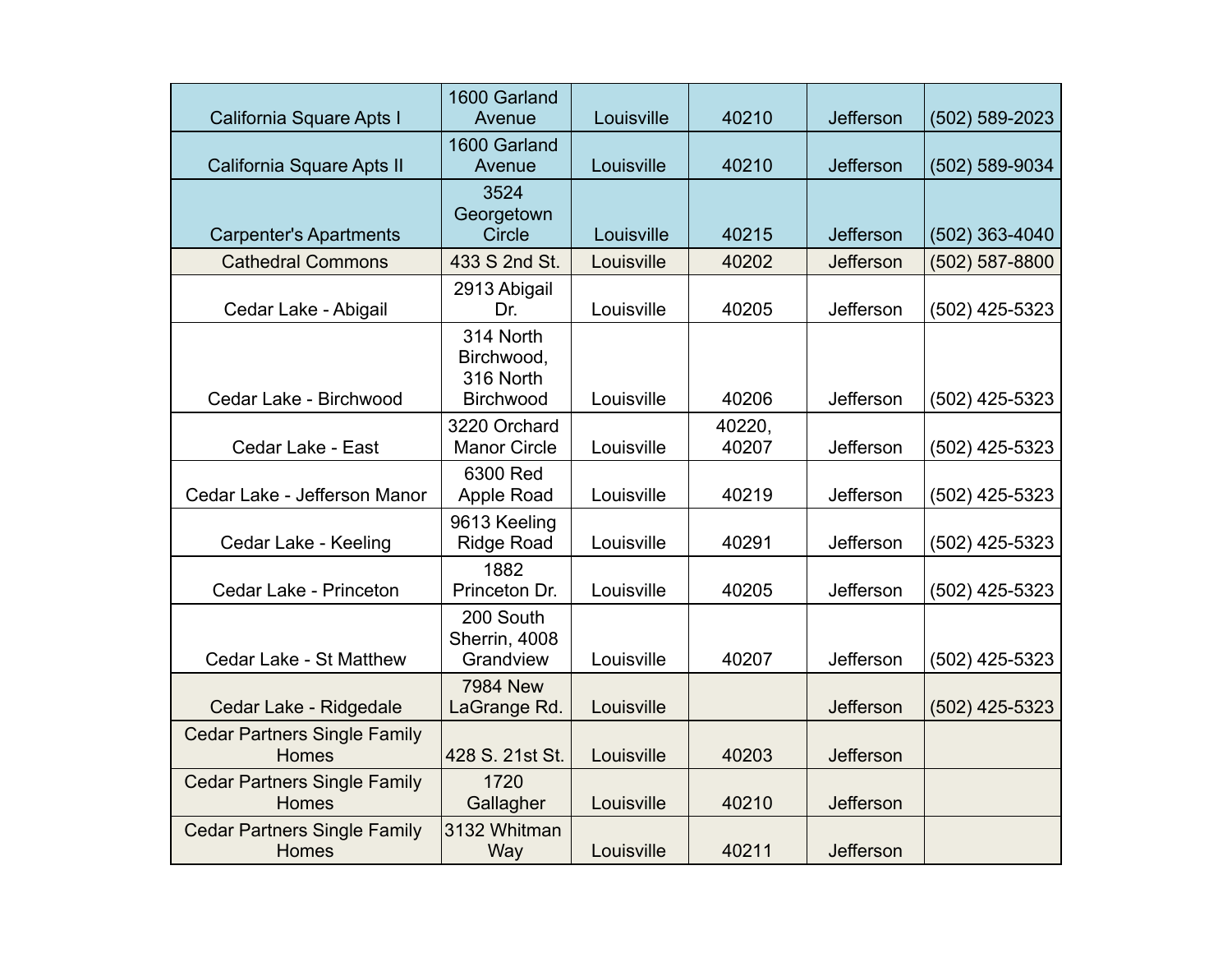| <b>Cedar Partners Single Family</b><br><b>Homes</b> | 3133 W.<br>Kentucky                   | Louisville | 40211 | Jefferson |                                 |
|-----------------------------------------------------|---------------------------------------|------------|-------|-----------|---------------------------------|
| <b>Cedar Partners Single Family</b><br>Homes        | 812 S. 22nd<br>St.                    | Louisville | 40211 | Jefferson |                                 |
| <b>Cedar Partners Single Family</b><br><b>Homes</b> | 119 Crop                              | Louisville | 40212 | Jefferson |                                 |
| <b>Cedar Partners Single Family</b><br><b>Homes</b> | 2336 Eddy                             | Louisville | 40212 | Jefferson |                                 |
| <b>Cedar Partners Single Family</b><br>Homes        | 2337 & 3702<br>Muhammadi<br>Ali Blvd. | Louisville | 40212 | Jefferson |                                 |
| <b>Cedar Partners Single Family</b><br><b>Homes</b> | 400 Cadbury<br>Ct.                    | Louisville | 40212 | Jefferson |                                 |
| <b>Chapel House</b>                                 | 945 South 5th<br><b>Street</b>        | Louisville | 40203 | Jefferson | (502) 584-5178                  |
| Chauncey Louisville, LLC                            | 3621<br>Chauncey<br>Avenue            | Louisville | 40211 | Jefferson | (502) 778-8333                  |
| <b>Chenoweth Woods</b>                              | 14005 Old<br>Station Rd.              | Louisville | 40245 | Jefferson | (502) 245-6811                  |
| <b>Christ The King Senior Housing</b>               | 700 S. 44th St.                       | Louisville | 40203 | Jefferson | (502) 634-9830                  |
| <b>City View Park I Walnut</b>                      | 1001 Place<br>Janue                   | Louisville | 40203 | Jefferson | (502) 583-6559                  |
| <b>City View Park II Chestnut</b>                   | 1279 Place<br><b>Noir</b>             | Louisville | 40203 | Jefferson | (502) 583-6552                  |
| <b>City View Park III Acorn</b>                     | 665 S. 11th St.                       | Louisville | 40203 | Jefferson | (502)583-6553<br>(502) 568-2489 |
| Clark Phase III, Ltd.                               | 2412<br>Muhammad Ali<br>Blvd.         | Louisville | 40212 | Jefferson | (502) 568-2927                  |
| <b>Clark Single Family</b>                          | <b>Scattered</b><br><b>Sites</b>      | Louisville | 40204 | Jefferson | $(502) 568 - 3776$              |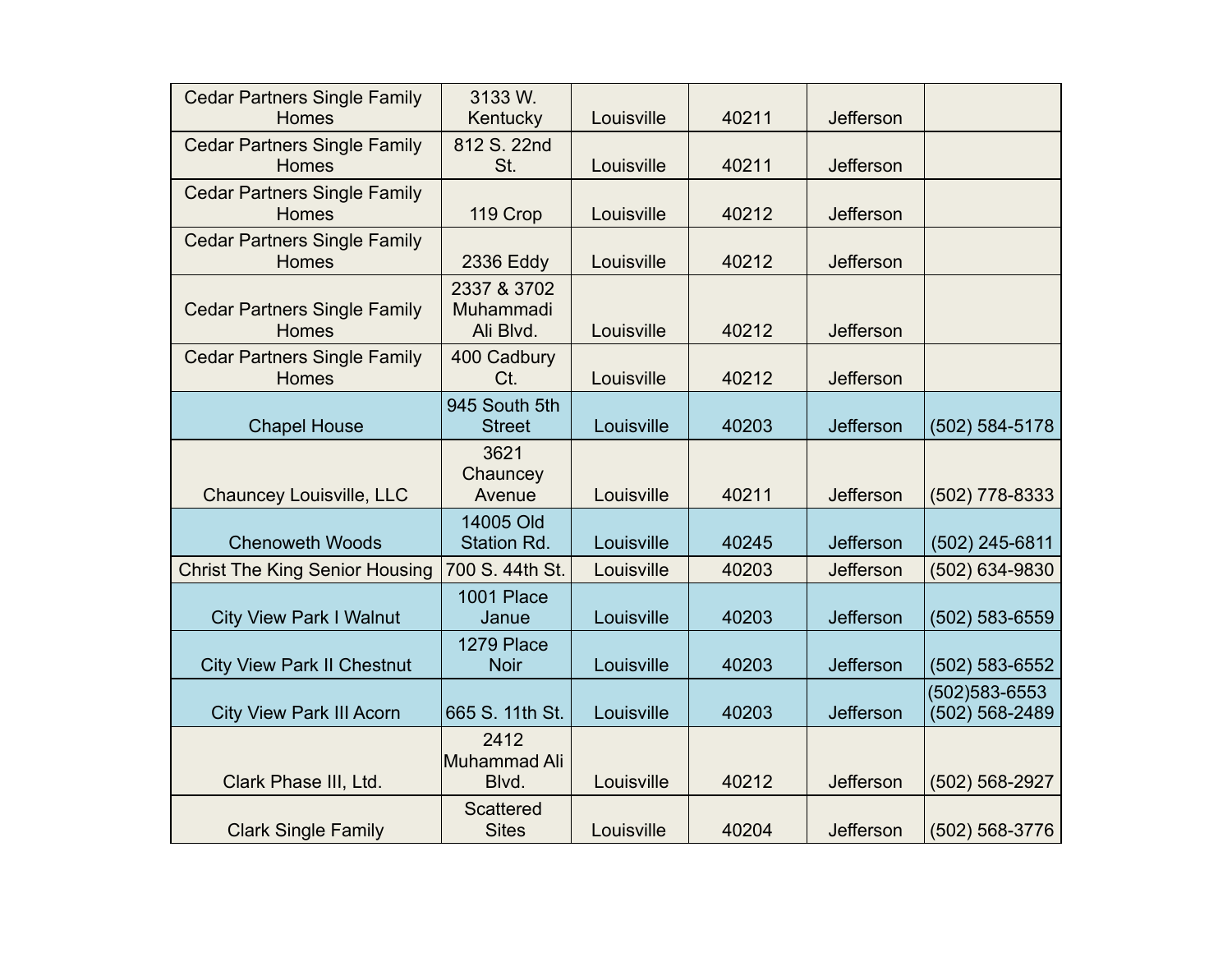| <b>Clark Standard Avenue</b>    | <b>Scattered</b><br><b>Sites</b>    | Louisville | 40204 | Jefferson |                |
|---------------------------------|-------------------------------------|------------|-------|-----------|----------------|
| <b>Clarksdale Rental I</b>      | <b>Scattered</b><br><b>Sites</b>    | Louisville | 40203 | Jefferson |                |
| <b>Clarksdale Rental II</b>     | <b>Scattered</b><br><b>Sites</b>    | Louisville | 40203 | Jefferson |                |
| <b>Clarksdale Rental II</b>     | <b>Scattered</b><br><b>Sites</b>    | Louisville | 40203 | Jefferson |                |
| <b>Clarksdale Rental IV</b>     | <b>Scattered</b><br><b>Sites</b>    | Louisville | 40203 | Jefferson |                |
| <b>Cleo Housing</b>             | <b>1240 Cleo</b><br>Ave.            | Louisville | 40213 | Jefferson | (502) 585-5919 |
| <b>Cleo Housing II</b>          | <b>1240 Cleo</b><br>Ave.            | Louisville | 40213 | Jefferson | (502) 585-5919 |
| <b>Clifton Court</b>            | 1810 Frankfort<br>Ave.              | Louisville | 40206 | Jefferson | (502) 719-7132 |
| <b>Clover Hill Apts</b>         | 3100<br>Wellspring<br>Ave.          | Louisville | 40216 | Jefferson | (502) 589-2272 |
| <b>Community Towers</b>         | 2526 W.<br>Madison St.              | Louisville | 40211 | Jefferson | (502) 772-2589 |
| Cora Villa                      | 300, 302 &<br>314 S. 34th St.       | Louisville | 40212 | Jefferson | (502) 376-2795 |
| <b>Country Place Apartments</b> | 9643<br>Lambourne<br>Blvd.          | Louisville | 40258 | Jefferson |                |
| <b>Coventry Commons</b>         | <b>Cane Run</b><br>Road             | Louisville | 40258 | Jefferson |                |
| <b>Coventry Commons, II</b>     | Coventry<br>Commons<br><b>Drive</b> | Louisville | 40258 | Jefferson |                |
| <b>CRPS Emerging</b>            | 1244 South<br><b>Fourth Street</b>  | Louisville | 40203 | Jefferson | (502) 634-9830 |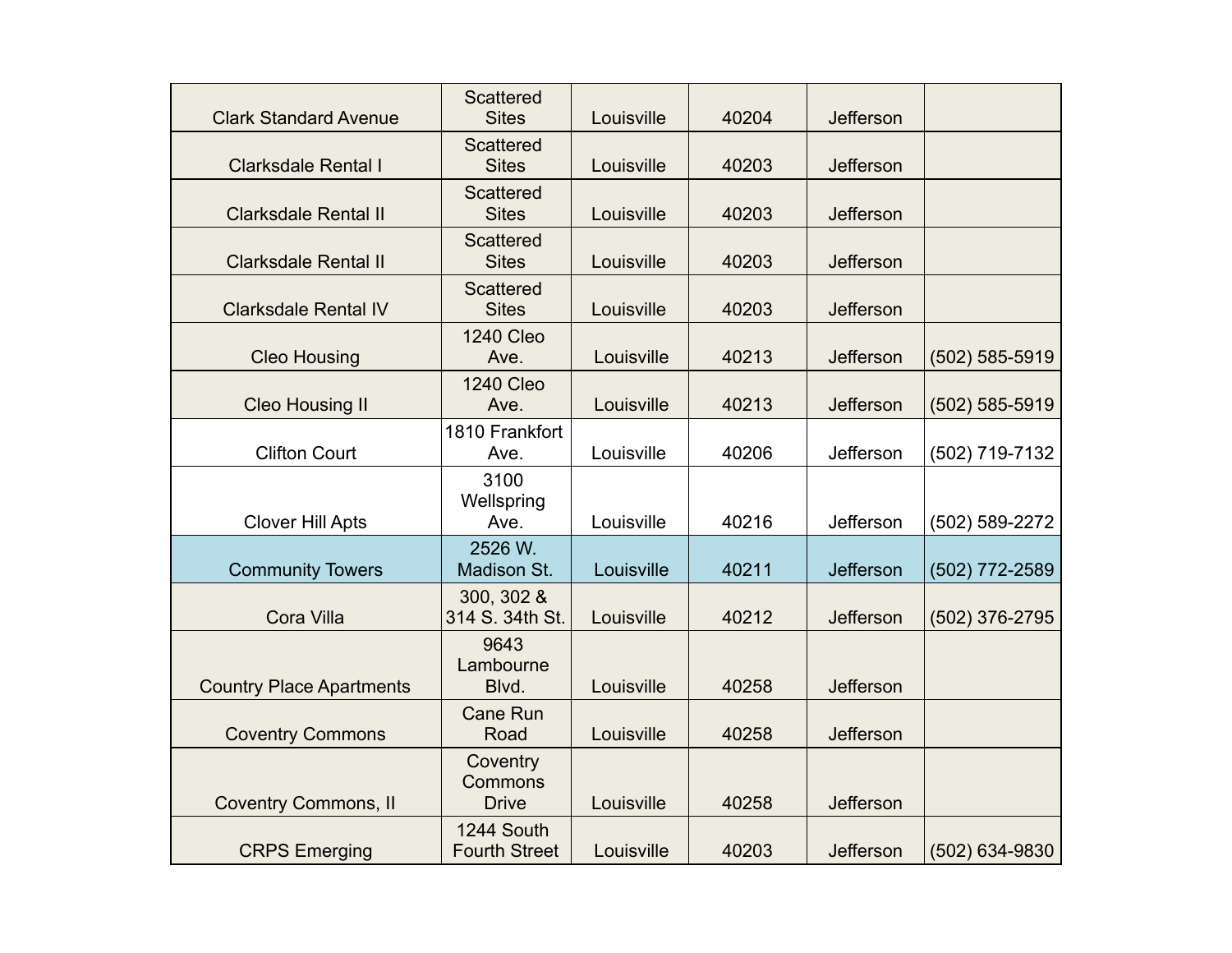| <b>DM33</b>                           | <b>Scattered</b><br>Sites, 1725 W.<br><b>Hill Street</b> | Louisville               | 40210 | Jefferson |                           |
|---------------------------------------|----------------------------------------------------------|--------------------------|-------|-----------|---------------------------|
| Day Spring                            | 3421 Illinois<br>Ave.                                    | Louisville               | 40213 | Jefferson | (502) 636-5860            |
| <b>Devex Apartments</b>               | 9912<br><b>Taylorsville</b><br>Rd.                       | <b>Jeffersontow</b><br>n | 40299 | Jefferson | (502) 267-5151            |
| <b>Directions</b>                     | 1718 W.<br><b>Muhammed Ali</b>                           | Louisville               | 40212 | Jefferson | (502) 589-2272            |
| <b>Douglas Park Apartments</b>        | 401 Douglas<br>Park Dr.                                  | Louisville               | 40214 | Jefferson | (502) 361-0129            |
| <b>Downtown Scholar House</b>         | 920 South<br><b>First Street</b>                         | Louisville               | 40202 | Jefferson |                           |
| <b>Dream Works</b>                    | 419 & 421<br>Bauer Ave.                                  | Louisville               |       | Jefferson |                           |
| <b>East Oak Apartments</b>            | 1135 S.<br>Second                                        | Louisville               | 40203 | Jefferson | (502) 339-0611            |
| <b>East Oak Apartments</b>            | 2188 Oak St.                                             | Louisville               | 40203 | Jefferson |                           |
| <b>Edsil's Place Apartments</b>       | 5700 Tommy<br><b>Tucker Way</b>                          | Louisville               | 40258 | Jefferson | (502) 589-3030            |
| <b>Elliott Park Apartments</b>        | 650 S. 29th St.                                          | Louisville               | 40213 | Jefferson |                           |
| <b>Fairington Apartments II</b>       | 5900<br>Fairington Dr.                                   | Louisville               | 40218 | Jefferson | (502) 451-6620            |
| <b>Falcon Crest Apartments</b>        | 3712 Falcon<br>Crest Dr.                                 | Louisville               | 40219 | Jefferson | (502) 638-0534<br>ext. 32 |
| <b>Family Reunification Project</b>   | 828 E.<br>Marshall St.                                   | Louisville               |       | Jefferson |                           |
| <b>Farmdale Adult Citizens Towers</b> | 6440 Outer<br>Loop                                       | Louisville               | 40228 | Jefferson | (502) 964-8422            |
| Father Maloney's Boys Haven           | 2301<br>Goldsmith Ln.                                    | Louisville               | 40218 | Jefferson | (502) 458-1171            |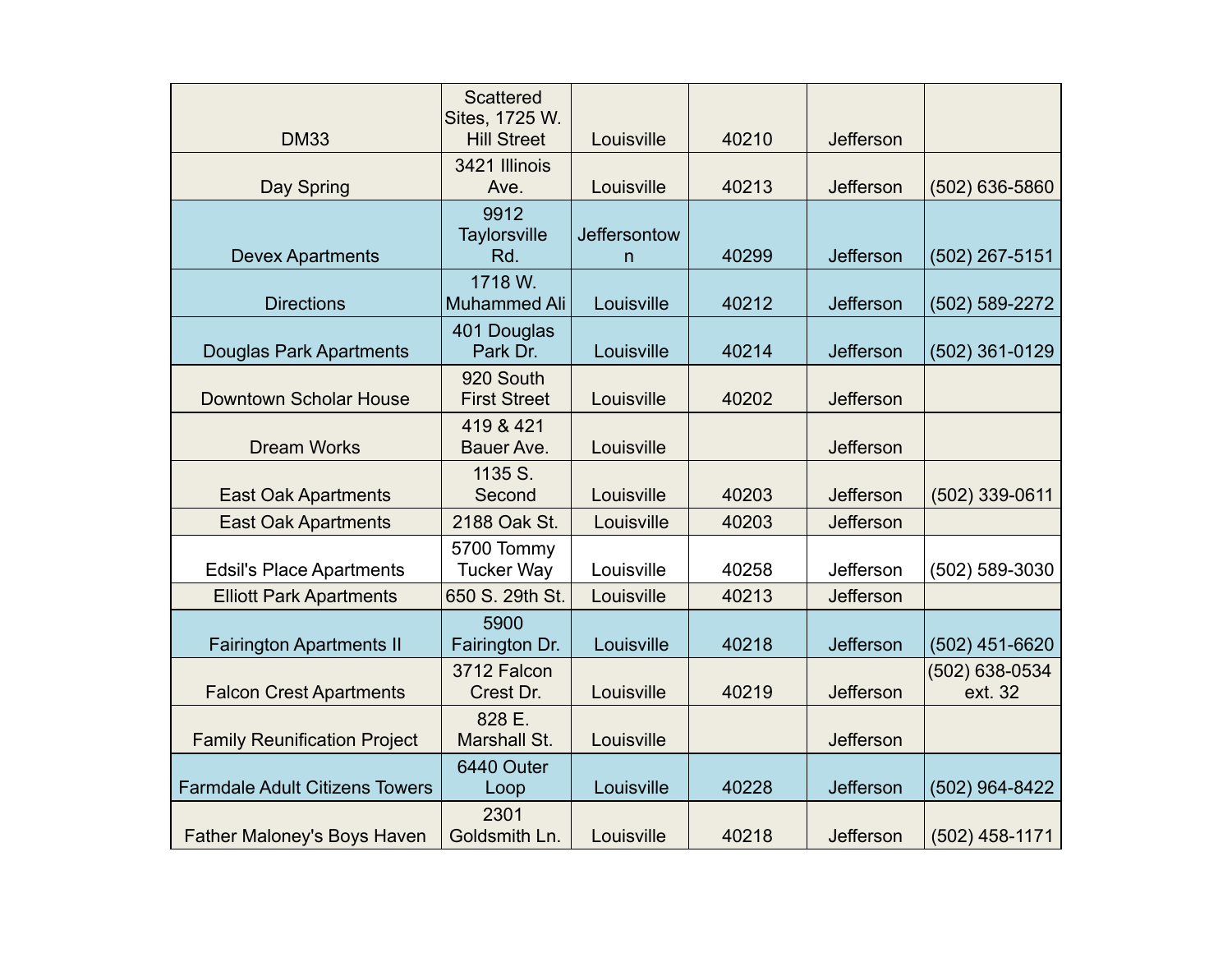| <b>Father Maloney's Boys Haven</b><br>Cottages               | 2301<br>Goldsmith Ln.                      | Louisville | 40218 | Jefferson        | $(502)$ 458-1171 |
|--------------------------------------------------------------|--------------------------------------------|------------|-------|------------------|------------------|
| Father Maloney's Boys Haven<br><b>Terril Lane Apartments</b> | 2006 Terrill<br>Lane                       | Louisville | 40218 | Jefferson        | (502) 458-1171   |
| Father Maloney's Boys Haven<br><b>Klondike Lane</b>          | 3725 Klondike<br>Lane                      | Louisville | 40218 | Jefferson        | $(502)$ 458-1171 |
| Feyhurst Phase I & II                                        | 5501<br><b>Bayshore</b><br><b>Drive</b>    | Louisville | 40258 | <b>Jefferson</b> |                  |
| <b>Flaget Apartments</b>                                     | <b>4410 River</b><br><b>Park Drive</b>     | Louisville | 40211 | Jefferson        | (502) 776-7506   |
| <b>Forest Drive Single Family</b><br><b>Homes</b>            | 2900 W<br><b>Broadway</b>                  | Louisville | 40211 | Jefferson        | (502) 778-5589   |
| <b>Franciscan Senior Estates</b>                             | 3701 Fern<br><b>Valley Road</b>            | Louisville | 40213 | Jefferson        |                  |
| <b>Franklin School Apartments</b>                            | 1815 Arlington                             | Louisville | 40206 | <b>Jefferson</b> | (502) 587-6763   |
| <b>French Quarters Phase I</b>                               | Neighborhood<br>Development<br>Corporation | Louisville | 40203 | Jefferson        | (502) 634-9830   |
| <b>French Quarters Phase II</b>                              | W. Jefferson<br><b>St</b>                  | Louisville | 40203 | Jefferson        | (502) 585-5451   |
| <b>French Quarters Phase III</b>                             | <b>Scattered</b><br><b>Sites</b>           | Louisville | 40202 | Jefferson        | (812) 967-3867   |
| <b>Friendship House</b>                                      | 960 S. 4th St.                             | Louisville | 40243 | Jefferson        | (502) 589-5747   |
| <b>Garland House</b>                                         | 8112.5 Shobe<br>Lane                       | Louisville | 40228 | Jefferson        | (502) 254-4205   |
| <b>Gaslight Court</b>                                        | 3600 Good<br>Samaritan<br>Way              | Louisville | 40299 | Jefferson        | (502) 261-1745   |
| <b>Glen Hill Manor</b>                                       |                                            | Louisville | 40203 | <b>Jefferson</b> |                  |
| Grandpark Partners, Ltd. 1                                   | 2900<br><b>Broadway</b>                    | Louisville | 40211 | Jefferson        | (502) 778-5589   |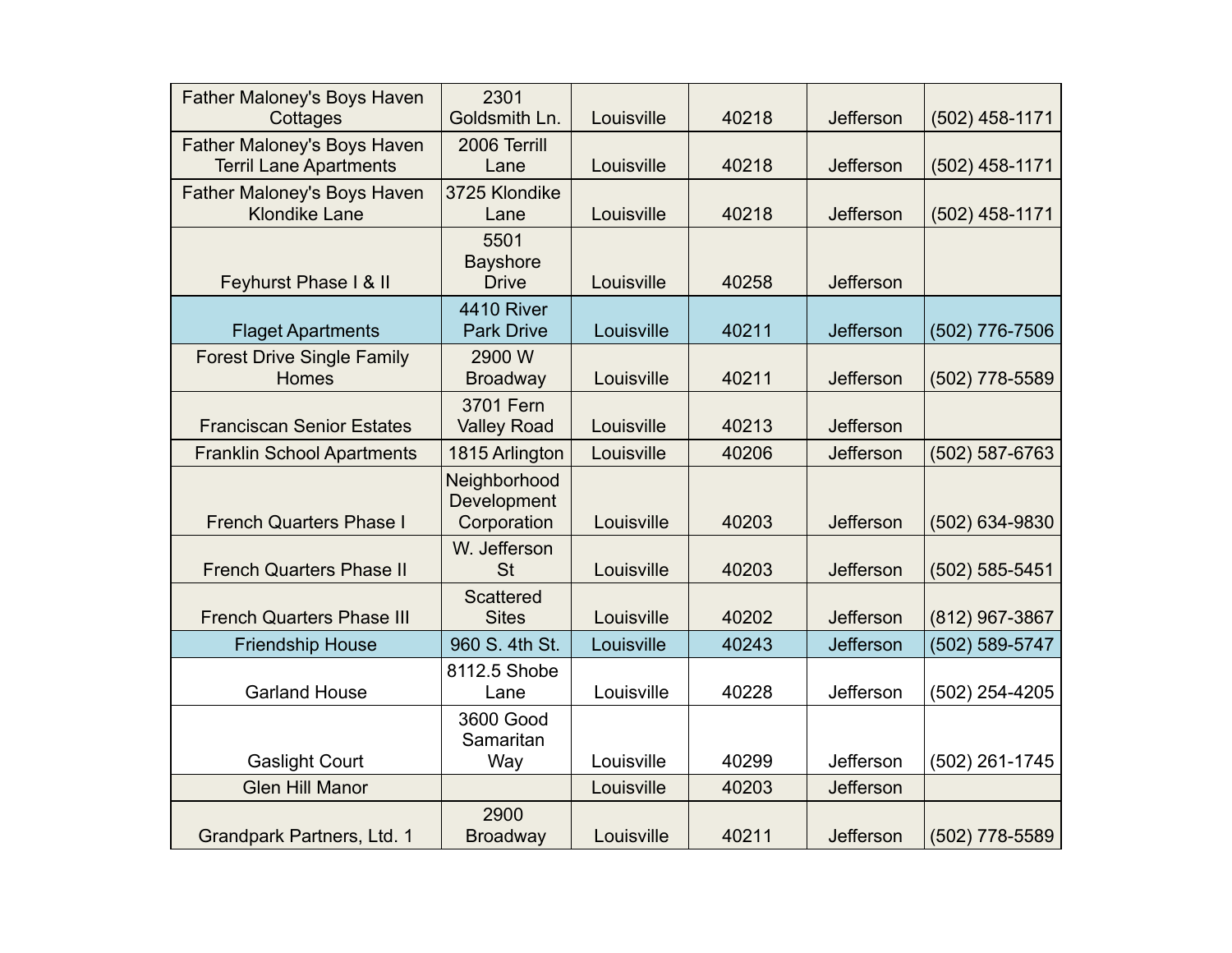| <b>Greater Community Housing</b>                    | 600 N. 27th<br>St.                                | Louisville | 40212 | Jefferson | (502) 778-2424     |
|-----------------------------------------------------|---------------------------------------------------|------------|-------|-----------|--------------------|
| <b>Greystone Community</b>                          | 418 West<br>Ormsby                                | Louisville | 40204 | Jefferson | (502)452-9562      |
| <b>Guardian Court Apartments</b>                    | 6100 Guardian<br>Court                            | Louisville | 40219 | Jefferson | (502) 964-4792     |
| H. Temple Spears Assisted<br><b>Living Facility</b> | 1515 Cypress<br>St.                               | Louisville | 40210 | Jefferson | (502) 776-7000     |
| <b>Hagan-Trabue Apts</b>                            | 2600 Edsil<br>Johnson Way                         | Louisville | 40216 | Jefferson | (502) 589-3030     |
| <b>Hallmark at Preston</b>                          | 763 McCauley<br>Rd.                               | Louisville | 40219 | Jefferson | (502) 964-3400     |
| <b>Hampton Place Apartments</b>                     | 1549 W<br><b>Madison St</b>                       | Louisville | 40203 | Jefferson | (502) 584-4890     |
| <b>Harris Park Apartments</b>                       | 4522 & 4524<br>Winrose PI.                        | Louisville | 40207 | Jefferson | (502) 253-3100     |
| Henry M. Greene Sr.<br><b>Apartments</b>            | 1005-AW.<br>Jefferson St.                         | Louisville | 40203 | Jefferson | (502) 584-7146     |
| <b>Healing Place-Women's</b><br>Initiative          | <b>1000 West</b><br><b>Market Street</b>          | Louisville | 40202 | Jefferson | (502) 895-1771     |
| <b>Helm/Dischinger Housing</b>                      | 1473 S 4th St.                                    | Louisville | 40208 | Jefferson | (502) 638-0534     |
| <b>Highland Court Apartments</b>                    | 1720<br>Richmond Dr.                              | Louisville | 40205 | Jefferson | (502) 454-7395     |
| <b>Hillebrand House</b>                             | 1235 South<br>3rd Street                          | Louisville | 40203 | Jefferson | $(502) 636 - 1453$ |
| <b>Historic Russell Restoration</b>                 | 1360 Eastern<br>Parkway                           | Louisville | 40205 | Jefferson | $(502)$ 456-5181   |
| <b>Holy Trinity Apartments</b>                      | <b>3715 Saint</b><br><b>Michael</b><br>Church Dr. | Louisville | 40220 | Jefferson | (502) 708-2440     |
| Homes with a Heart Phase I                          | 605 E. St.<br>Catherine St.                       | Louisville |       | Jefferson |                    |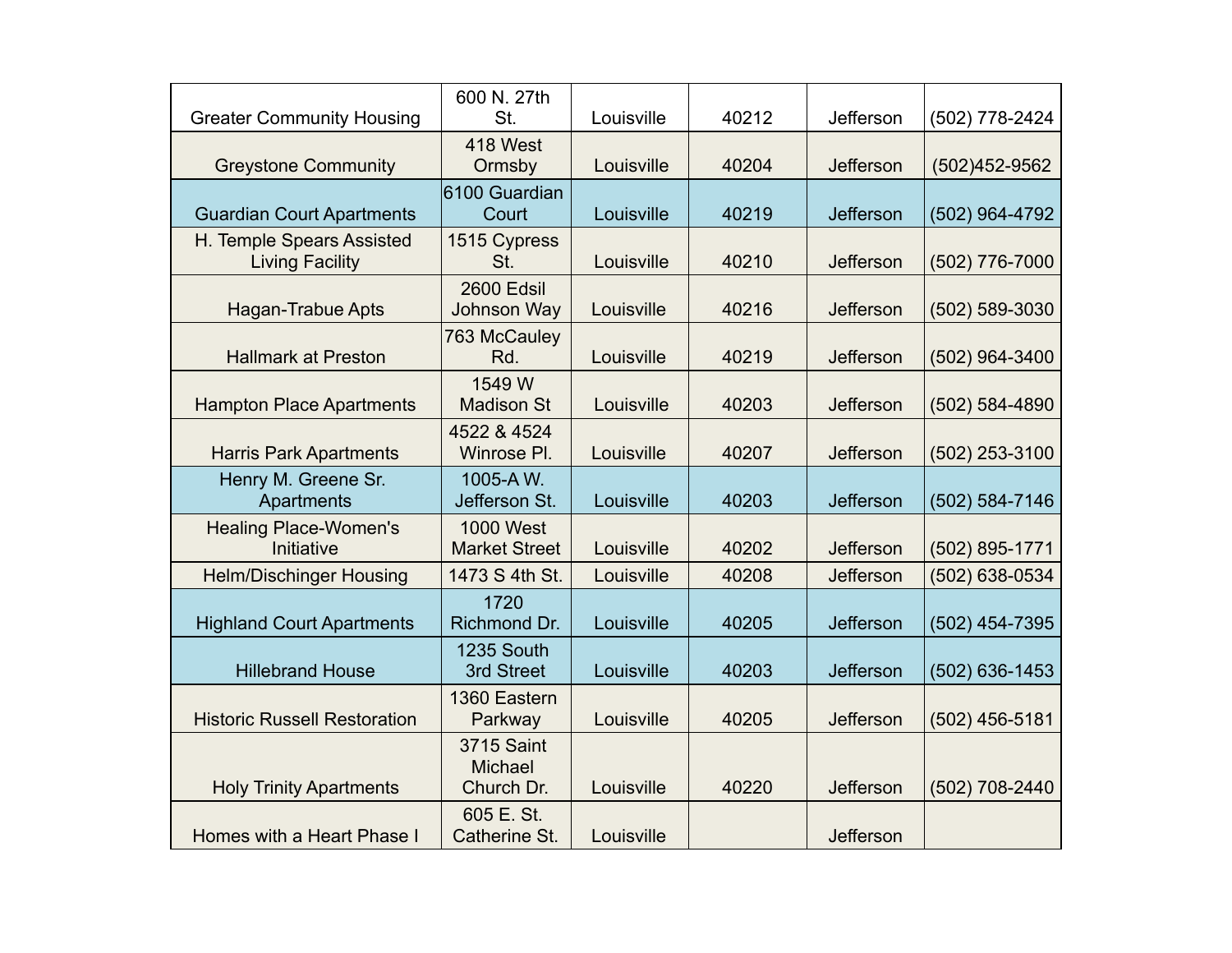|                                              | 1019 & 1021<br>St. Catherine                          |            |       |                  |                    |
|----------------------------------------------|-------------------------------------------------------|------------|-------|------------------|--------------------|
| Homes with a Heart Phase II                  | St.                                                   | Louisville |       | Jefferson        |                    |
| Homes with a Heart Phase III                 | 2915 Portland<br>Ave. & 304 E.<br>Kentucky            | Louisville |       | Jefferson        |                    |
|                                              | 7068<br>Wildwood<br>509 Inverness<br>7086<br>Wildwood |            |       |                  |                    |
| Homes with a Heart Phase IV                  | Circle                                                | Louisville |       | Jefferson        |                    |
| House of Hope                                | 1157 Dixie<br>Hwy                                     | Louisville |       | Jefferson        |                    |
| <b>House of Rose</b>                         | 115 S. Fourth<br>St.                                  | Louisville | 40203 | <b>Jefferson</b> | (502) 568-2927     |
| <b>Louisville Metro Housing</b><br>Authority | 420 S 8th St.                                         | Louisville | 40203 | <b>Jefferson</b> | (502) 569-3420     |
| <b>Louisville Metro Housing</b><br>Authority | 420 S 8th St.                                         | Louisville | 40203 | Jefferson        | (502) 569-3420     |
| <b>Hunt Homes</b>                            | <b>Scattered</b><br><b>Sites</b>                      | Louisville |       | <b>Jefferson</b> | (502) 814-2710     |
| <b>Hunter Hills Project</b>                  | <b>Lower Hunters</b><br><b>Trace</b>                  | Louisville | 40203 | Jefferson        |                    |
| <b>Isaac Place Apartments</b>                | 1244 S 4th St.                                        | Louisville | 40203 | <b>Jefferson</b> | (502) 634-9830     |
| Jackson Woods Apartments                     | 1014 South<br><b>Jackson Street</b>                   | Louisville | 40203 | <b>Jefferson</b> | (502) 589-2272     |
| <b>Jefferson Apartments I</b>                | 1244 S 4th St.                                        | Louisville | 40203 | Jefferson        | (502) 634-9830     |
| <b>Jefferson Apartments II</b>               | 1244 S 4th St.                                        | Louisville | 40203 | <b>Jefferson</b> | (502) 634-9830     |
| <b>Jefferson Apartments III</b>              | Various                                               | Louisville | 40203 | Jefferson        |                    |
| Jefferson St Baptist Center                  | 733 E.<br><b>Jefferson</b>                            | Louisville | 40203 | Jefferson        | $(502) 584 - 6543$ |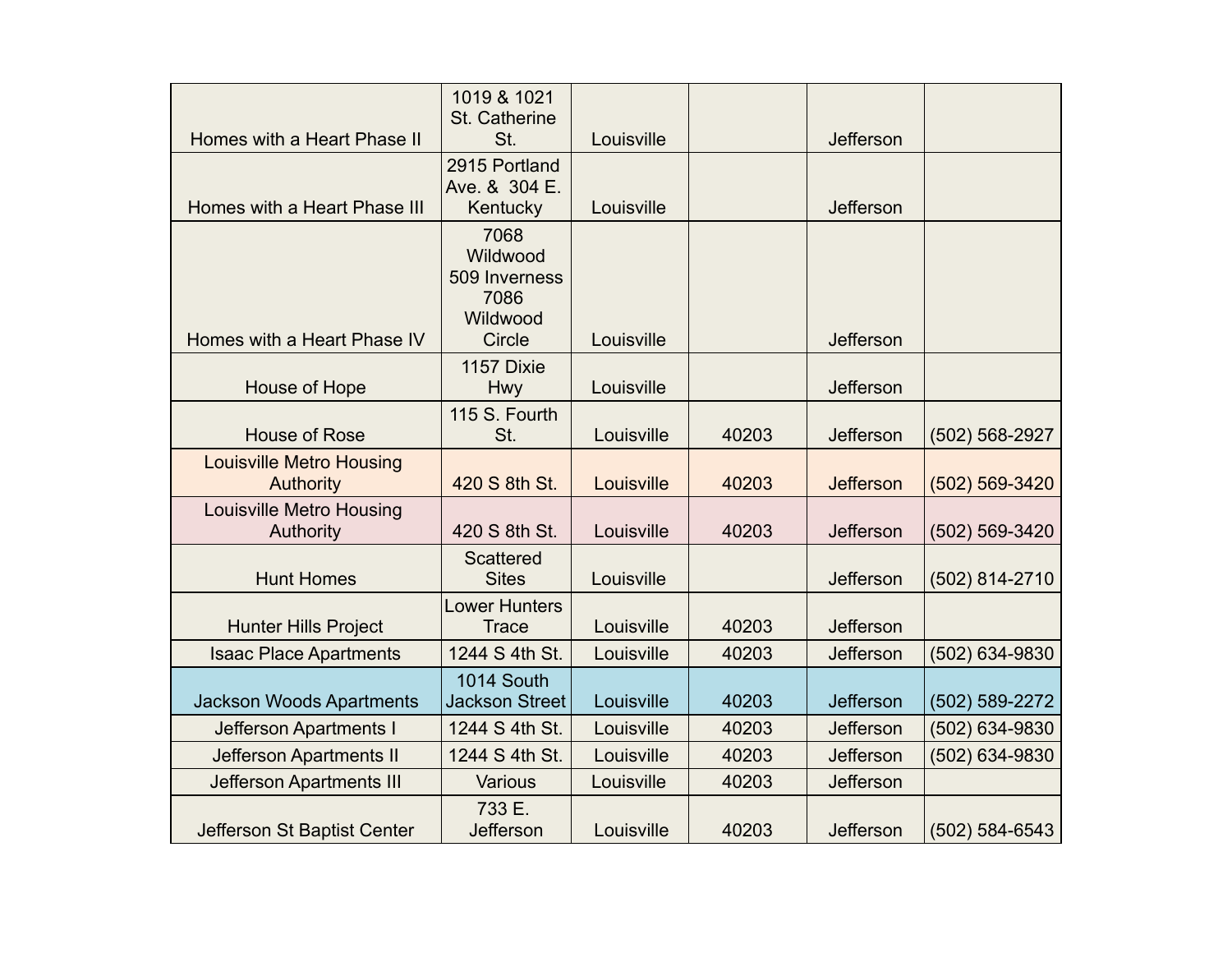|                                                    | 850 West<br>Muhammed Ali                                               |            |       |           |                |
|----------------------------------------------------|------------------------------------------------------------------------|------------|-------|-----------|----------------|
| J.O. Blanton House                                 | Blvd.                                                                  | Louisville | 40203 | Jefferson | (502) 587-1259 |
| <b>Judes Place</b>                                 | 511 Mt. Holly<br>Rd.                                                   | Fairdale   | 40118 | Jefferson | (502) 589-3030 |
| Knights of St. John                                | 2100 St.<br><b>Johns Place</b>                                         | Louisville | 40210 | Jefferson | (502) 776-9291 |
| Korfhage House                                     | 421 S. Shelby<br>St.                                                   | Louisville | 40210 | Jefferson |                |
| <b>LMHA Homes</b>                                  | <b>Scattered</b><br><b>Sites</b>                                       | Louisville | 40201 | Jefferson |                |
| <b>Landmark Square Apts</b>                        | 200 W. Hill St.                                                        | Louisville | 40203 | Jefferson |                |
| <b>Lechner Scattered Sites</b>                     | 1473 S 4th St.                                                         | Louisville | 40208 | Jefferson | (502) 638-0534 |
| Legacy Homes I                                     | 1244 S 4th St.                                                         | Louisville | 40203 | Jefferson | (502) 634-9830 |
| <b>Legacy Homes II</b>                             | 1244 S 4th St.                                                         | Louisville | 40203 | Jefferson | (502) 634-9830 |
| <b>Linton Single-Family Homes</b>                  | 1154 S 15th<br>St.                                                     | Louisville | 40210 | Jefferson | (502) 634-9830 |
| <b>Lions Arms Apts</b>                             | <b>5920 Lion</b><br>Arms Dr.                                           | Louisville | 40216 | Jefferson | (502) 448-8839 |
| Lions Arms Apts II                                 | 5920 Lion<br>Arms Dr.                                                  | Louisville | 40216 | Jefferson | (502) 448-8839 |
| <b>Locher Alley Apartments</b>                     | 508 W. Oak<br>St., 1239 S.<br><b>Brook, 526</b><br><b>Locher Alley</b> | Louisville |       | Jefferson |                |
| <b>Louisville Scholar House</b>                    | 1705 S. Fifth<br><b>Street &amp; 420</b><br>W. Lee Street              | Louisville | 40203 | Jefferson |                |
| M & M Properties                                   | 1233 Cypress                                                           | Louisville |       | Jefferson | (502) 742-0429 |
| <b>Madison Apartments</b>                          |                                                                        | Louisville |       | Jefferson | (502) 583-8273 |
| <b>Main Partners Single Family</b><br><b>Homes</b> | 1017 S. 29th<br>St.                                                    | Louisville | 40211 | Jefferson |                |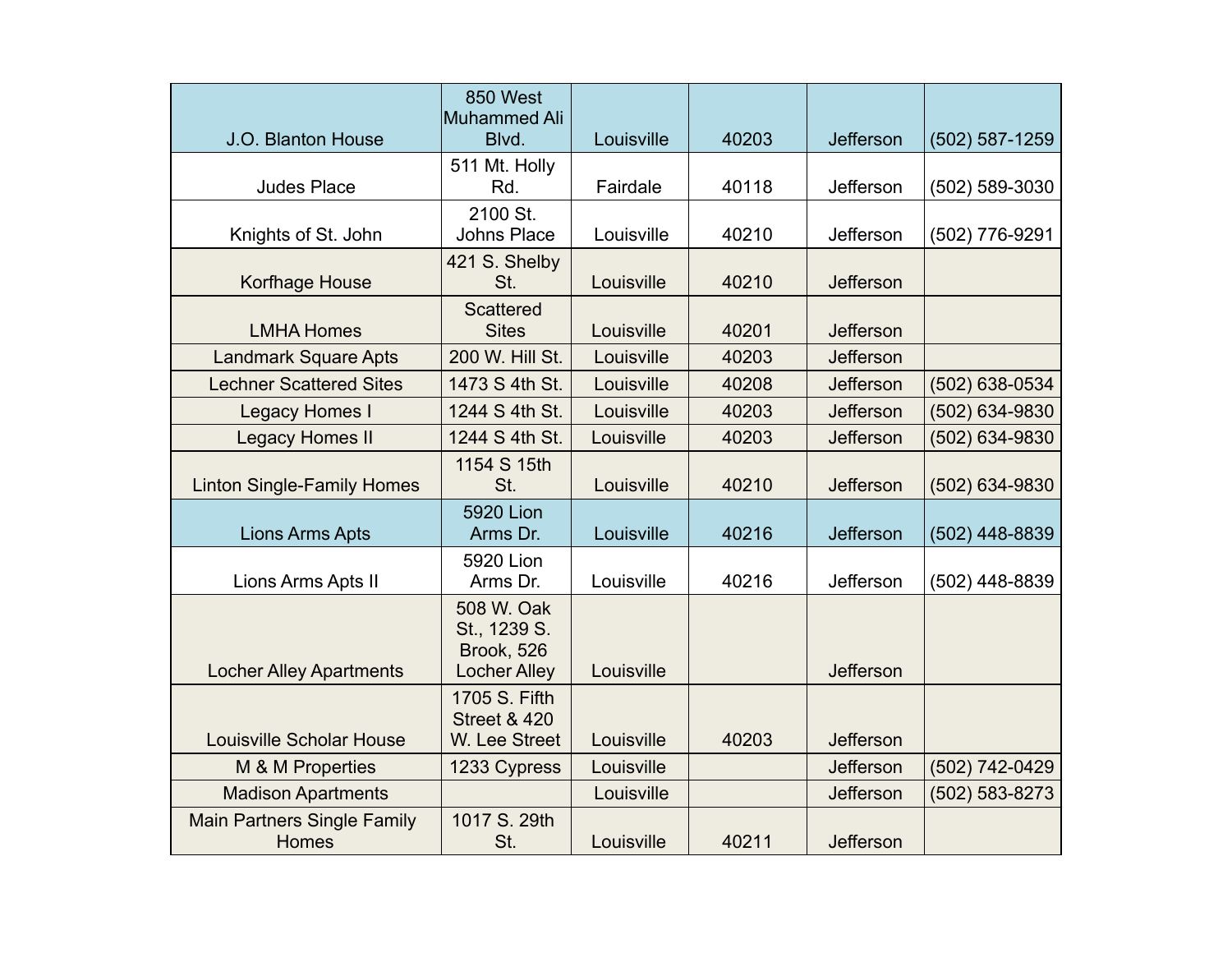| <b>Main Partners Single Family</b><br><b>Homes</b> | 2216 W. Main<br>St.               | Louisville | 40212 | <b>Jefferson</b> |                           |
|----------------------------------------------------|-----------------------------------|------------|-------|------------------|---------------------------|
| <b>Main Partners Single Family</b><br><b>Homes</b> | 2700 Portland<br>Ave.             | Louisville | 40212 | <b>Jefferson</b> |                           |
| <b>Main Partners Single Family</b><br><b>Homes</b> | 2715 Saint<br>Xavier St.          | Louisville | 40212 | <b>Jefferson</b> |                           |
| <b>Main Partners Single Family</b><br><b>Homes</b> | 365 N. 25th<br>St.                | Louisville | 40212 | <b>Jefferson</b> |                           |
| <b>Main Partners Single Family</b><br><b>Homes</b> | 326 N. 18th<br>St.                | Louisville | 40203 | <b>Jefferson</b> |                           |
| <b>Main Partners Single Family</b><br><b>Homes</b> | 2906<br>Montgomery<br>St.         | Louisville | 40212 | <b>Jefferson</b> |                           |
| <b>Main Partners Single Family</b><br><b>Homes</b> | <b>Scattered</b><br><b>Sites</b>  | Louisville | 40212 | <b>Jefferson</b> |                           |
| <b>Marian Manor</b>                                | 3325 Young<br>St.                 | Louisville | 40211 | <b>Jefferson</b> | (502) 772-1222            |
| <b>Masonic Home Village</b>                        | 200 Masonic<br><b>Home Drive</b>  | Louisville | 40041 | Jefferson        | (502)259-9627<br>ext. 101 |
| Masonic Home Village II, Ltd.                      | 3701 Frankfort<br>Ave.            | Louisville | 40207 | Jefferson        | (502) 894-0195            |
| Michael H. Dunn                                    | 2408 & 2410<br>Strotman           | Louisville | 40216 | <b>Jefferson</b> | (502) 447-4513            |
| <b>Middletown Apartments</b>                       | 319 Blair<br>Court                | Middletown | 40243 | Jefferson        | (502) 245-7366            |
| Mount Lebanon Cedars of<br>Lebanon                 | 2223<br>Magazine<br><b>Street</b> | Louisville | 40211 | <b>Jefferson</b> | (502) 778-6616            |
| <b>Mount Vernon I</b>                              | 6733<br>Carribean<br>Lane         | Louisville | 40219 | <b>Jefferson</b> | (502) 968-6171            |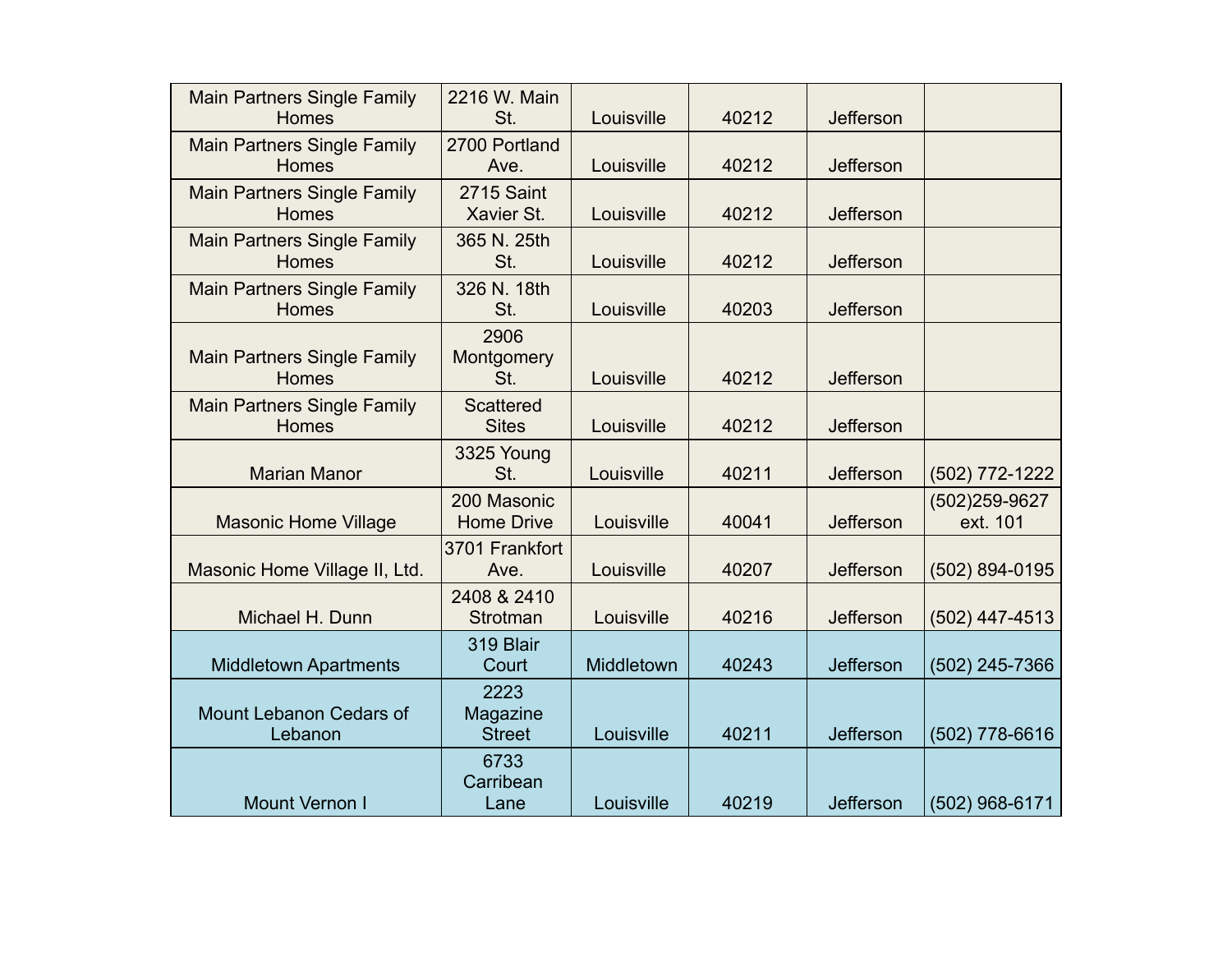|                                                     | 6733<br>Carribean                |            |       |                  |                |
|-----------------------------------------------------|----------------------------------|------------|-------|------------------|----------------|
| <b>Mount Vernon II</b>                              | Lane                             | Louisville | 40219 | Jefferson        | (502) 968-6171 |
| <b>Mullins-Roberts Apts</b>                         | 3241 Young<br>Ave.               | Louisville | 40211 | Jefferson        | (502) 589-3030 |
| <b>Nicholas Meadows</b>                             | <b>Nicholas View</b><br>Court    | Louisville | 40203 | Jefferson        |                |
| Neighborhood Redevelopment                          | 1244 S 4th St.                   | Louisville | 40203 | <b>Jefferson</b> | (502) 338-3602 |
| Neighborhood Redevelopment<br>B                     | 1244 S 4th St.                   | Louisville | 40203 | <b>Jefferson</b> | (502) 568-1117 |
| Nelligan Partners, LTD 1-<br><b>Multifamily Hms</b> | 1612<br>Northwestern<br>Pky      | Louisville | 40203 | Jefferson        | (502) 778-5589 |
| Neurorestorative                                    | <b>12701 Towne</b><br>Pkwy.      | Louisville | 40243 | Jefferson        | 502-245-3774   |
| <b>New Directions Single Family</b><br>Homes        | <b>Scattered</b><br><b>Sites</b> | Louisville |       | Jefferson        |                |
| Norfolk Single Family Project                       | 6600<br><b>Beechbrook</b><br>Ct. | Louisville | 40218 | Jefferson        |                |
| <b>Norton Commons Senior</b><br><b>Residences</b>   | 10639 Meeting<br><b>Street</b>   | Louisville | 40223 | Jefferson        |                |
| <b>O'Connor Square Apartments</b>                   | 1509 Russett<br>Blvd.            | Louisville | 40218 | Jefferson        | (502) 589-2272 |
| <b>Olympic Apartments</b>                           | 223 West<br><b>Breckinridge</b>  | Louisville | 40210 | Jefferson        |                |
| <b>Oracle Single Family</b>                         | <b>Scattered</b><br><b>Sites</b> | Louisville | 40203 | Jefferson        |                |
| <b>Overlook Terraces</b>                            | 8027 Glimmer<br>Way              | Louisville | 40201 | Jefferson        |                |
| Park DuValle II-A                                   | 1804 Russell<br>Lee Dr.          | Louisville | 40211 | Jefferson        |                |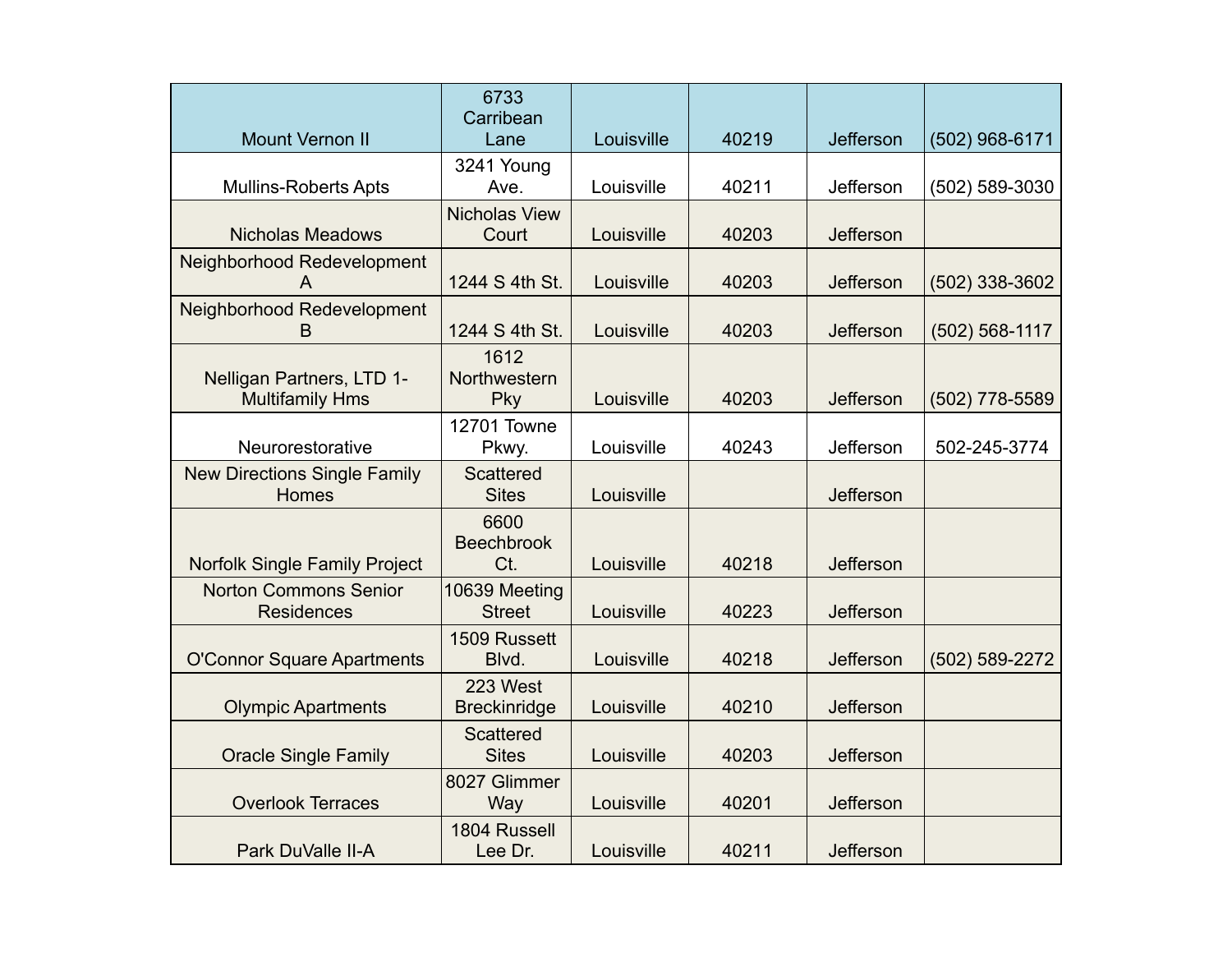| Park DuValle II - B                | 1828 Russell<br>Lee Dr.   | Louisville | 40211 | <b>Jefferson</b> |                    |
|------------------------------------|---------------------------|------------|-------|------------------|--------------------|
|                                    |                           |            |       |                  |                    |
|                                    | 3621<br>Chauncey          |            |       |                  |                    |
| Park DuValle III                   | Ave.                      | Louisville | 40211 | Jefferson        | (502) 583-8800     |
| Park DuValle IV - Project A        |                           | Louisville |       | Jefferson        | (502) 583-8405     |
| Park DuValle IV - Project B        |                           | Louisville | 40211 | Jefferson        | (502) 583-8405     |
| Park DuValle IV - Project C        |                           | Louisville |       | Jefferson        | (502) 583-8405     |
| Park DuValle IV - Project D        |                           | Louisville |       | <b>Jefferson</b> | (502) 583-8405     |
| Park DuValle IV - Project E        |                           | Louisville |       | Jefferson        | (502) 583-8405     |
|                                    | 3035 Grand                |            |       |                  |                    |
| <b>Parkland Grand Apartments</b>   | Ave.                      | Louisville | 40211 | Jefferson        | (502) 778-5589     |
|                                    | 3027                      |            |       |                  |                    |
|                                    | Greenwood                 |            |       |                  |                    |
| <b>Parkland Green Apartments</b>   | Ave.                      | Louisville | 40211 | Jefferson        | (502) 778-5589     |
|                                    | 2009 Crums                |            |       |                  |                    |
| <b>Parkside Apartments</b>         | Ln.                       | Louisville | 40216 | Jefferson        | (502) 448-2500     |
|                                    | Elderwood                 |            |       |                  |                    |
| <b>Partridge Pointe Apartments</b> | Way                       | Louisville |       | Jefferson        |                    |
| <b>Patrick Henry Apts</b>          | 7330 Patrick<br>Henry Rd. | Louisville | 40214 | Jefferson        | (502) 589-2272     |
|                                    | 734 & 738                 |            |       |                  |                    |
|                                    | East Chestnut;            |            |       |                  |                    |
|                                    | 551 South                 |            |       |                  |                    |
| <b>Phoenix Hill Apartments</b>     | <b>Shelby Street</b>      | Louisville |       | Jefferson        |                    |
|                                    | 928 E.                    |            |       |                  |                    |
| <b>Phoenix Hill Townhouses</b>     | Marshall St.              | Louisville | 40204 | Jefferson        | $(502) 581 - 1804$ |
|                                    | 1601 W.                   |            |       |                  |                    |
|                                    | Muhammad Ali              |            |       |                  |                    |
| <b>Pioneer Park Terrace</b>        | Blvd.                     | Louisville | 40203 | Jefferson        |                    |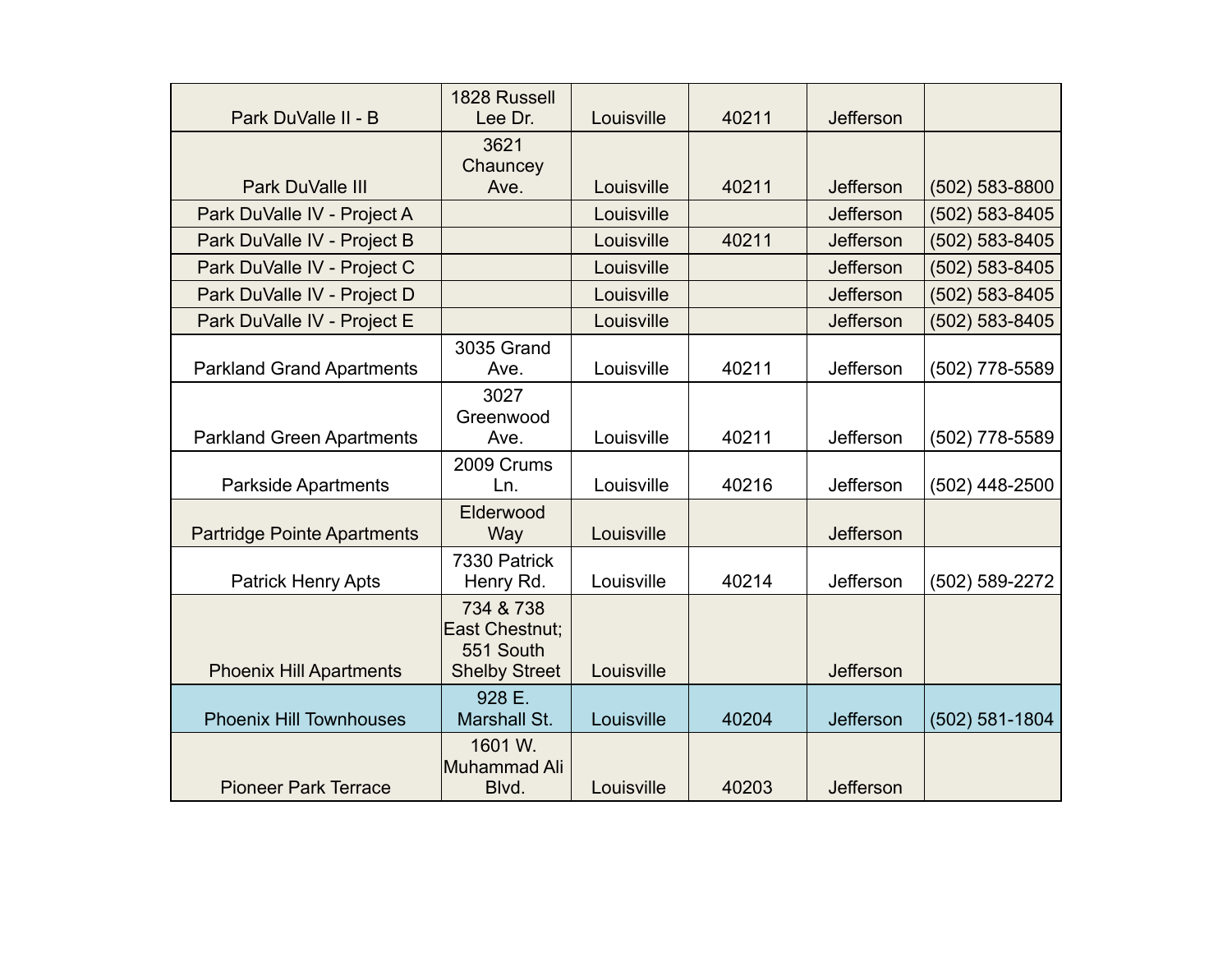| <b>Plymouth Apartments</b>                     | 1635<br>Plymouth<br>Court        | Louisville | 40203 | Jefferson | (502) 489-1928     |
|------------------------------------------------|----------------------------------|------------|-------|-----------|--------------------|
|                                                | 3400 Portland                    |            |       |           |                    |
| <b>Portland Plaza Apartments</b>               | Plaza                            | Louisville | 40212 | Jefferson | (502) 774-3200     |
| <b>Portland Project</b>                        | 2925 Bank St.                    | Louisville | 40212 | Jefferson | (502) 778-5589     |
| <b>PRP Partners LTD. 1</b>                     | 5500 Yucca<br>Ln.                | Louisville | 40258 | Jefferson | (502) 778-5589     |
| <b>Puritan Apartments</b>                      | 1244 South<br>4th Street         | Louisville | 40203 | Jefferson | (502) 634-4731     |
| <b>Ramser Project</b>                          | 1900 Ramser                      | Louisville | 40216 | Jefferson | (502) 778-5589     |
| <b>Reeser Court Apartments</b>                 | 1600 South<br>4th Street         | Louisville | 40208 | Jefferson | (502) 589-2272     |
| <b>Regency Park Apartments</b>                 | 10407 W<br><b>Manslick</b>       | Louisville | 40118 | Jefferson | (502) 367-2560     |
| <b>Renaissance Project</b>                     | 2814 W.<br>Muhammad Ali<br>Blvd. | Louisville | 40212 | Jefferson |                    |
| <b>River Park Apartments</b>                   | <b>3813 River</b><br>Park Dr.    | Louisville | 40211 | Jefferson | (502) 776-0060     |
| <b>Rivertown Apartments</b>                    | 1118 S. 3rd<br>St.               | Louisville | 40203 | Jefferson | (502) 983-0834     |
| <b>Rowan Place Senior</b><br><b>Residences</b> | 2132 Rowan<br>Place              | Louisville | 40203 | Jefferson |                    |
| <b>Russell Apartments</b>                      | 1718<br>Muhammad Ali<br>Blvd.    | Louisville | 40203 | Jefferson | (502) 589-2272     |
| <b>Russell Emerging (A)</b>                    | 651 S. 23rd<br>St.               | Louisville | 40211 | Jefferson | (502) 638-9600     |
| <b>Russell Emerging (B)</b>                    | 404 S. 26th                      | Louisville | 40212 | Jefferson | (502) 638-9600     |
| <b>Russell I Project</b>                       | 1210 E<br><b>Broadway</b>        | Louisville | 40204 | Jefferson | $(502) 562 - 0016$ |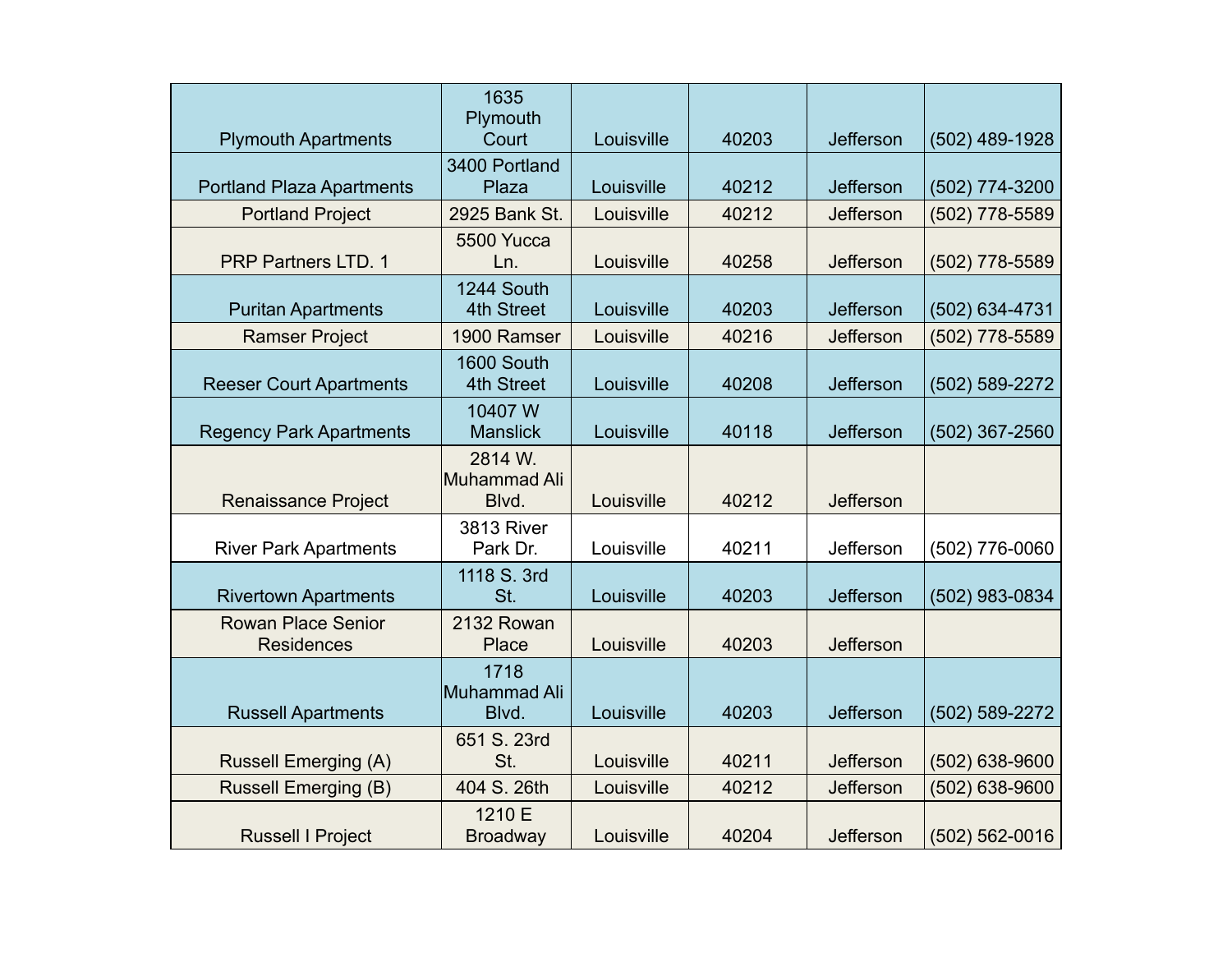| Russell Phase I, Ltd.                               | 1407 W<br>Jefferson St.                | Louisville | 40203 | Jefferson        | (502) 568-2927 |
|-----------------------------------------------------|----------------------------------------|------------|-------|------------------|----------------|
| <b>Russell Redevelopment Phase</b><br>Ш             | 1407 W.<br>Jefferson St.               | Louisville | 40203 | Jefferson        | (502) 568-2927 |
| <b>Russell Redevelopment Phase</b><br>Ш             | 1407 W.<br>Jefferson St.               | Louisville | 40203 | Jefferson        | (502) 568-2927 |
| <b>Russellport Single Family</b><br>Homes, Ltd. 1   | <b>Scattered</b><br><b>Sites</b>       | Louisville | 40245 | Jefferson        | (502) 778-5589 |
| <b>Sacred Heart Village</b>                         | 2110 Payne<br>St.                      | Louisville | 40206 | Jefferson        | (502) 895-6409 |
| Sacred Heart Village II                             | 2108 Payne<br>St.                      | Louisville | 40206 | Jefferson        | (502) 895-8085 |
| Sacred Heart Village III                            | 3101 Wayside<br>Dr.                    | Louisville | 40216 | Jefferson        | (502) 776-5004 |
| <b>St. Brigid Apartments</b>                        | 1516 Hepburn                           | Louisville | 40203 | <b>Jefferson</b> | (502) 634-9830 |
| St. Cecilia Senior Housing                          | 2530 Slevin<br>St.                     | Louisville | 40212 | Jefferson        | (502) 708-2850 |
| St. Columba Senior Apartments                       | 3514 W.<br>Market St.                  | Louisville | 40212 | Jefferson        |                |
| St. Denis Senior Apartments                         | 4209 Cane<br>Run Road                  | Louisville | 40216 | Jefferson        | (502) 708-2850 |
| St. George School                                   | 811 Standard<br>Ave.                   | Louisville | 40210 | Jefferson        | (502) 634-9830 |
| St. John Gardens                                    | 706 E.<br><b>Muhammed Ali</b><br>Blvd. | Louisville | 40203 | <b>Jefferson</b> | (502) 589-2272 |
| St. Jude House - Women's<br><b>Recovery Program</b> | 431 E. St.<br>Catherine St.            | Louisville | 40203 | Jefferson        | (502) 589-6024 |
| <b>St. Martin Apartments</b>                        | 807 E Gray St.                         | Louisville | 40204 | Jefferson        | (502) 589-2272 |
| <b>St. Matthias Unity Manor</b>                     | 2206 Dixie<br>Highway                  | Louisville | 40210 | Jefferson        | (502) 772-1222 |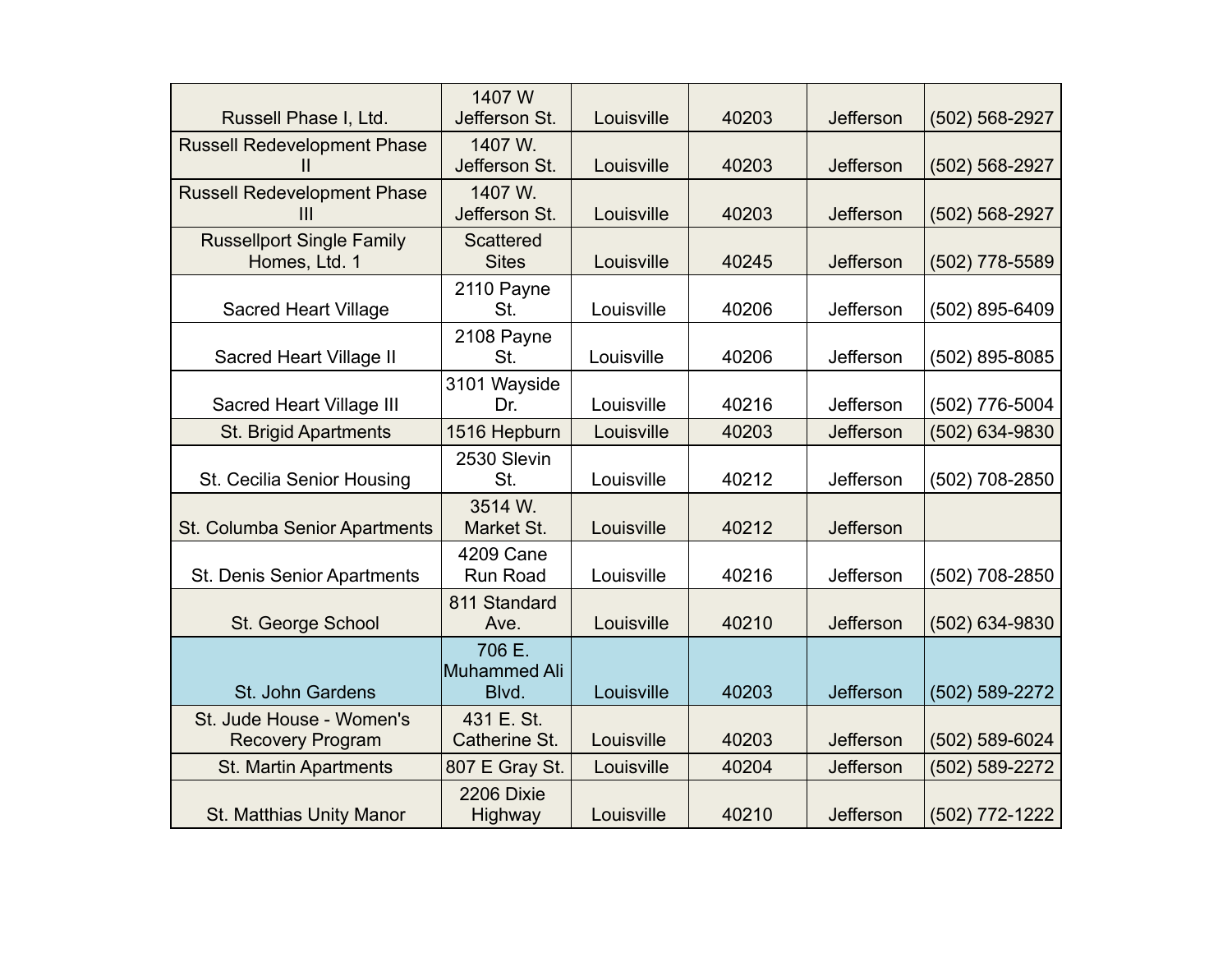| <b>St. Patricks Apartments</b>                 | 1524 W.<br>Market St.               | Louisville | 40203 | Jefferson | $(502)$ 587-8596 |
|------------------------------------------------|-------------------------------------|------------|-------|-----------|------------------|
| St. Therese Apartments                         | 1107 E.<br>Kentucky                 | Louisville | 40203 | Jefferson | (502) 634-9830   |
| <b>St. Vincent DePaul</b>                      |                                     | Louisville |       | Jefferson |                  |
| St. William Apartments                         | 1127 S. 17th<br>St.                 | Louisville | 40210 | Jefferson | (502) 589-2272   |
| <b>Salisbury Place</b>                         | 2200<br>Magazine St.                | Louisville | 40211 | Jefferson | (502) 638-9600   |
| <b>Serenity Court Apartments</b>               | <b>Serenity Hope</b><br>Court       | Louisville |       | Jefferson |                  |
| <b>Seven Oaks Apartments</b>                   | S. Seventh<br>and W. Oak<br>St.s    | Louisville | 40203 | Jefferson |                  |
| <b>Shalom Towers</b>                           | 3650<br><b>Dutchmans</b><br>Ln.     | Louisville | 40205 | Jefferson | (502) 454-7795   |
| <b>Shawnee Apartments</b>                      | 1000 E.<br>Liberty                  | Louisville | 40204 | Jefferson | (502) 589-2272   |
| <b>Shawnee Gardens Apartments,</b><br>Phase II | 1914 W. Main<br>St.                 | Louisville | 40203 | Jefferson | (502) 589-2272   |
| <b>Shelby Street House</b>                     | 726 Shelby St.                      | Louisville | 40203 | Jefferson |                  |
| <b>Shively Apartments</b>                      | 3105 Clinton<br>Place               | Louisville | 40216 | Jefferson | (502) 447-1225   |
| <b>Smoketown Apartments</b>                    | 1110 South<br><b>Preston Street</b> | Louisville | 40203 | Jefferson | (502) 589-2272   |
| <b>Sober House</b>                             | 2104 Murray<br>Ave.                 | Louisville |       | Jefferson |                  |
| <b>South Crums Senior Housing</b>              | 3202 Kristen<br>Way                 | Louisville | 40203 | Jefferson |                  |
| South Oaks Senior Housing                      | 11717 Tierney<br>Dr.                | Louisville | 40272 | Jefferson | (502) 995-4497   |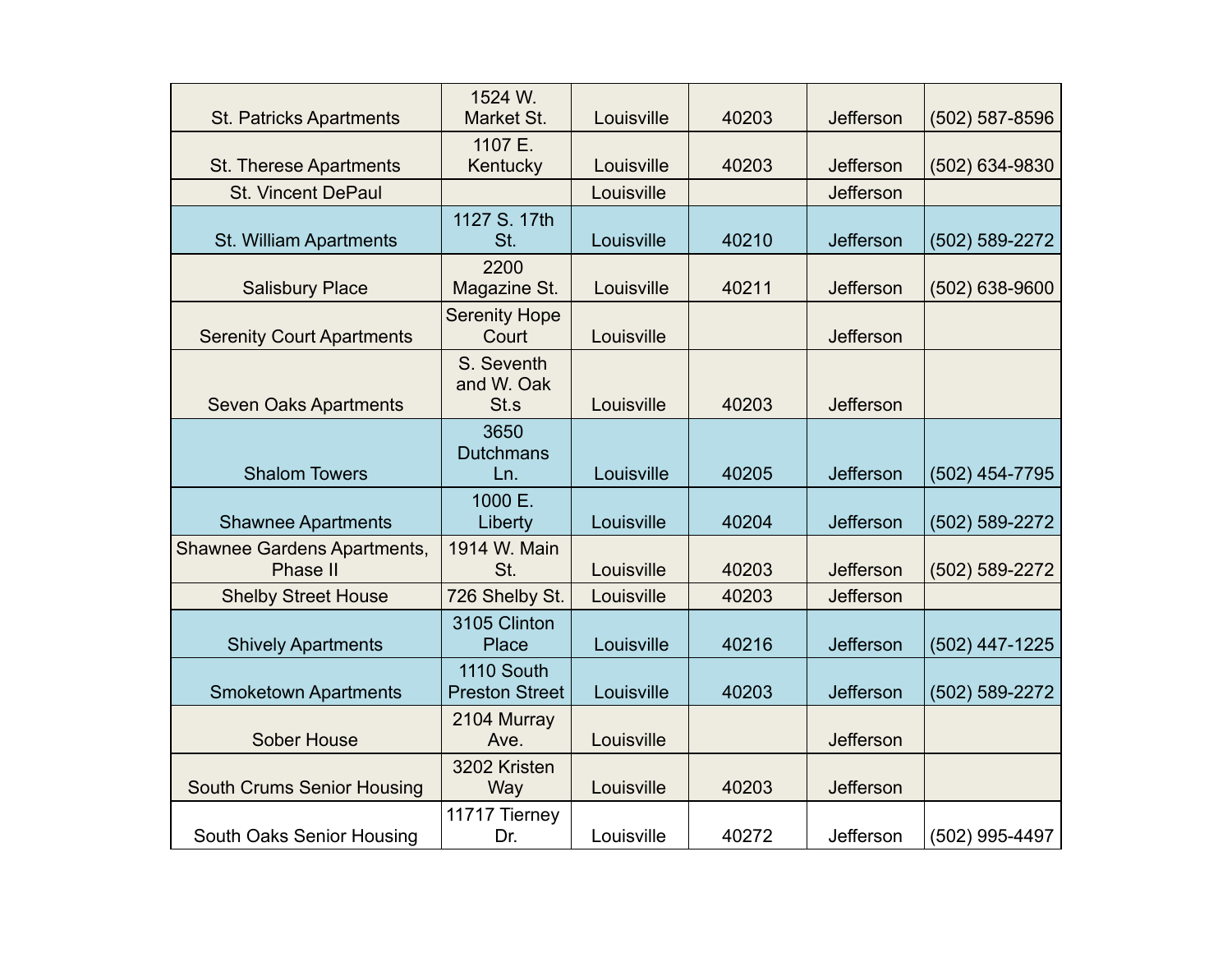| <b>South Parkland Apartments</b>    | 1419 Beech                            | Louisville | 40211 | <b>Jefferson</b> | (502) 778-5589 |
|-------------------------------------|---------------------------------------|------------|-------|------------------|----------------|
| <b>Spanish Cove</b>                 | 7915<br>Canonero<br>Way               | Louisville | 40291 | Jefferson        | (502) 491-3610 |
| Stephen Foster Senior Apts.         | 225 S. 42nd<br>St., Suite<br>303A     | Louisville | 40212 | Jefferson        | 502-774-8909   |
| <b>Strother's Elementary</b>        | 1337 Dixie<br>Hwy.                    | Louisville | 40210 | <b>Jefferson</b> | (502) 777-6006 |
| <b>Stuart Apartments</b>            | 601 W. Oak<br>St.                     | Louisville | 40203 | <b>Jefferson</b> | 502-634-9830   |
| <b>Tanager Landing Apartments</b>   | 1412 South<br>6th Street              | Louisville | 40208 | Jefferson        | (502) 637-1160 |
| <b>Terrace Place/Jacobs Landing</b> | 4200<br>Medallion Ct.                 | Louisville | 40219 | Jefferson        | (502) 297-8130 |
| The Cloister Apartments             | 806 E.<br>Chestnut St.                | Louisville | 40204 | Jefferson        | (502) 587-0516 |
| The Friary                          | 501 E. Liberty<br>St.                 | Louisville | 40202 | Jefferson        | (502) 589-2272 |
| The Healing Corner                  | 1000 W.<br>Market St.                 | Louisville | 40202 | Jefferson        |                |
| The Jim Cain Home Inc.              | 725 East<br>Chestnut<br><b>Street</b> | Louisville | 40202 | <b>Jefferson</b> | (502) 589-3030 |
| The Old School Apartments           | Heywood Ave.                          | Louisville | 40202 | <b>Jefferson</b> |                |
| <b>Thompson-Woodlief Apartments</b> | <b>1800 Linda</b><br>House Way        | Louisville | 40213 | Jefferson        | (502) 589-3030 |
| <b>Thoroughbred Apartments</b>      | 1526 Oleanda<br>Ave.                  | Louisville | 40215 | Jefferson        | (502) 367-6349 |
| <b>Tranquil House</b>               | 1035 S<br>Preston St.                 | Louisville | 40203 | <b>Jefferson</b> | (502) 584-2480 |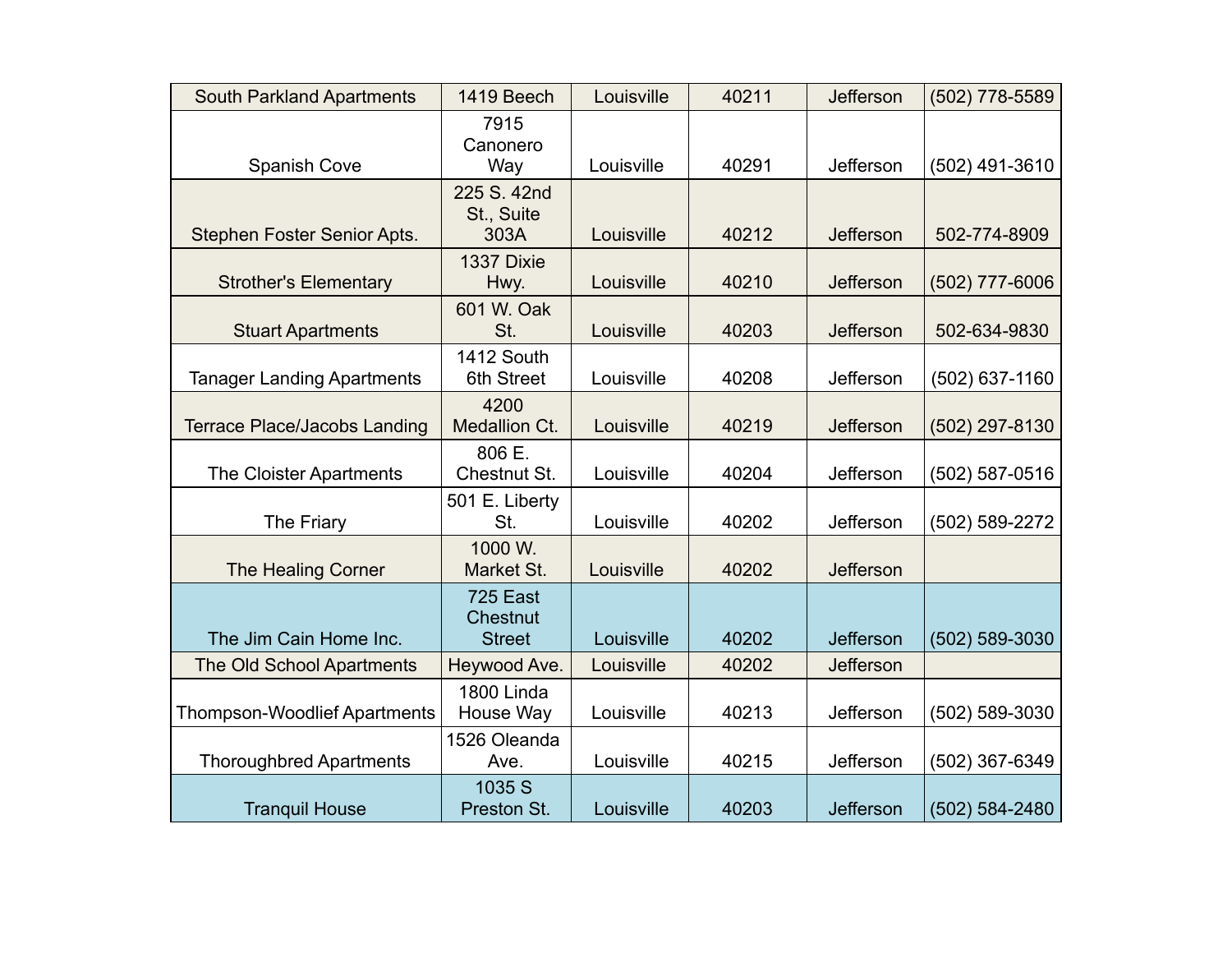| Villa Townhomes/Lindsay<br>Condominiums             | 6003 E Jo<br><b>Danielle</b>       | Louisville | 40291 | Jefferson        | $(502)$ 493-9513 |
|-----------------------------------------------------|------------------------------------|------------|-------|------------------|------------------|
| <b>Village Manor Apartments</b>                     | 107 Fenley<br>Avenue               | Louisville | 40207 | Jefferson        | (502) 899-3204   |
| Watterson Lakeview Apts.                            | 3701 W<br>Wheattmore<br>Dr.        | Louisville | 40215 | <b>Jefferson</b> | $(502)$ 366-4501 |
| <b>WEB Transitional Housing</b>                     | 4303 W.<br><b>Broadway</b>         | Louisville |       | Jefferson        |                  |
| <b>Wellesley Townhouses (Osage</b><br>$\parallel$ ) | 1600 S 2nd St.                     | Louisville | 40208 | <b>Jefferson</b> | (502) 447-1225   |
| <b>Wellspring Apartments I</b>                      | 846 S. Sixth<br><b>Street</b>      | Louisville | 40203 | Jefferson        | (502) 589-2272   |
| <b>Wellspring II Amity Housing</b>                  | 1782 Dixdale<br>Avenue             | Louisville | 40210 | <b>Jefferson</b> | (502) 589-2272   |
| <b>Wellspring Bridge Apartments</b>                 | 111 West<br>Kentucky St.           | Louisville |       | Jefferson        |                  |
| West Louisville Emerging #1                         | 1935 W.<br>Market St.              | Louisville | 40203 | Jefferson        | (502) 775-5754   |
| West Muhammad Ali Apts.                             | 501 S. 19th St.                    | Louisville | 40203 | Jefferson        | (502) 638-9600   |
| <b>Whispering Woods Apartments</b>                  | 4601 Tipsy<br>Circle               | Louisville |       | <b>Jefferson</b> |                  |
| <b>Whispering Woods Apartments</b><br>Ш             | 4601 Tipsy<br><b>Circle</b>        | Louisville |       | Jefferson        |                  |
| <b>Wilart Arms Apartments</b>                       | 1797 Wilart<br><b>Drive</b>        | Louisville | 40210 | <b>Jefferson</b> | (502) 772-2249   |
| <b>Willow Creek Manor Apartments</b>                | 5200 Old<br>Shepherdsville<br>Road | Louisville | 40228 | Jefferson        |                  |
| Windrose Way (93-039)                               | 4522<br>Windrose Way               | Louisville | 40211 | Jefferson        |                  |